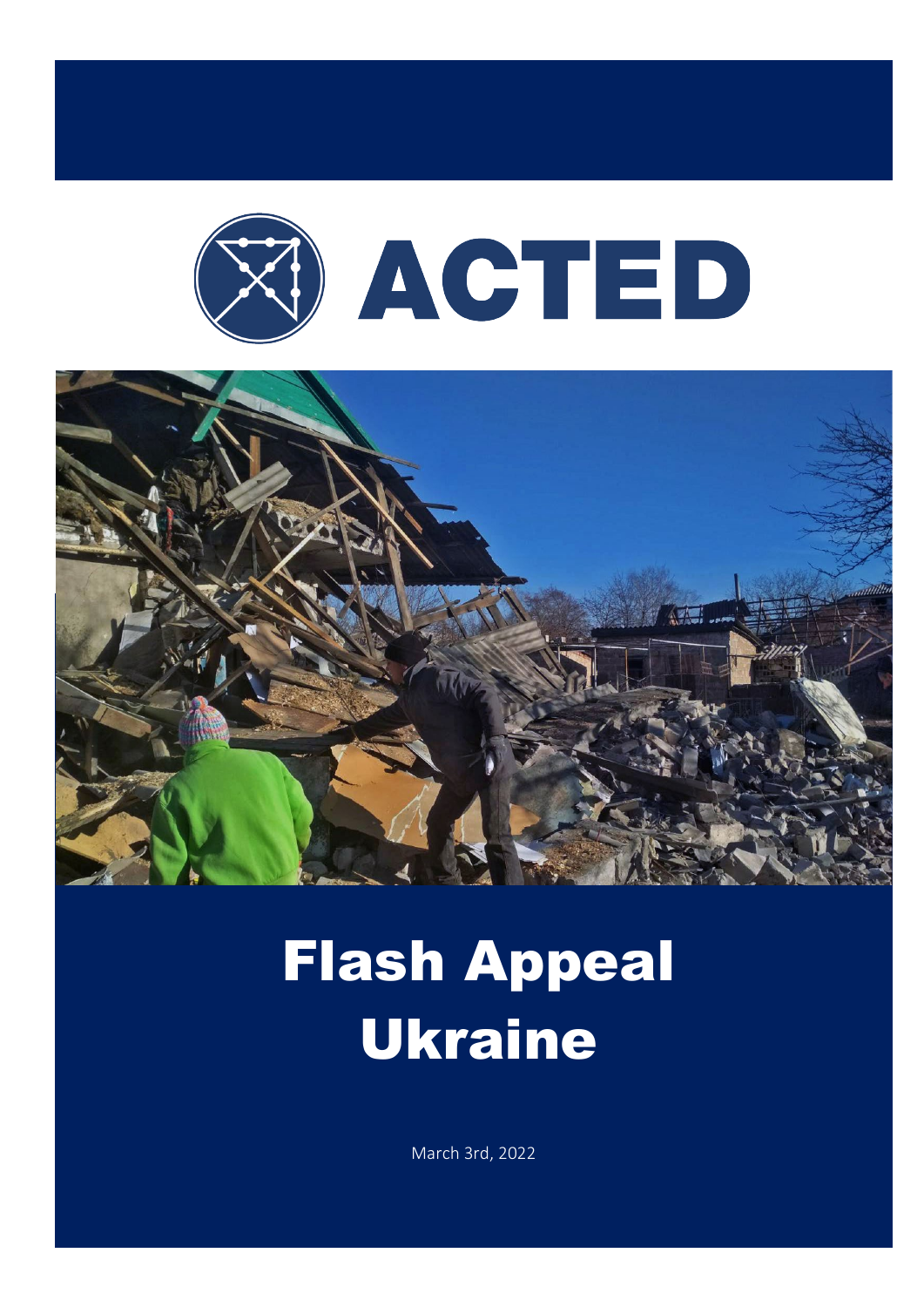

## 1. SITUATION ANALYSIS

As a result of the military operations in Ukraine that started on February 24th 2022, at least 4 million people have left their homes(source: REACH). Within just a week since the start of intensified hostilities, nearly 3 million people are reportedly internally displaced and over 1 million people (source: UNHCR,  $3<sup>rd</sup>$  of March 2022) – essentially women, children and the elderly have crossed the borders into the neighbouring countries of Poland (over 604,000), Hungary (133,000), Romania (51,00), Moldova (98,000) and Slovakia (79,000). Approximately 120,000 people were evacuated from eastern Ukraine to Russia in the day before the conflict intensified. According to OCHA, the population affected by the conflict in Ukraine now reaches 18 million people out of which 12 million are in need of humanitarian assistance.

Although the ongoing fighting make the evaluation of existing and immediate needs difficult, we can expect them to massive and widespread, affecting all regions of Ukraine, neighbouring countries and beyond. Populations trapped in the cities affected by shelling, IDPs and refugees lack everything: food and basic relief items, housing, psycho-social support and protection.

The crisis is taking on a new dimension as several major cities are now under fire with civilian populations unable to leave or facing dangerous journeys out. One of the central problems will soon be the disruptions of markets in the areas still spared by the conflict, with high inflation and shortages of commodities.

Current scenarios indicate that as many as seven million people could be displaced if the situation continues to deteriorate, with 18 million impacted, including those already in need and displaced in Eastern Ukraine since 2014.

## 2. ONGOING ASSISTANCE

Present in Ukraine since 2015, ACTED quickly mobilised its 150 staff and its networks of local partners across the country. Our first priority has been to provide direct cash assistance directly to vulnerable populations in the conflict zones. Earlier this week, ACTED also distributed hot meals to people waiting to cross the border with Poland for more than 48 hours in sub-zero temperatures. ACTED is now extending its activities to deliver critical assistance to displaced persons in the main hosting regions and to support self-help an local organizations groups that have spontaneously formed and provide assistance in Ukraine. Finally, ACTED is also taking part in the ongoing efforts to provide humanitarian assistance to refugees in the neighbouring countries of Poland, Romania and Moldavia where 3 humanitarian response teams have been deployed.

### 3. PLANNED RESPONSE

Considering the immense scale of the crisis, ACTED is planning a large-scale humanitarian response to the Ukrainian crisis, with a three-pronged approach coordinated from our office in Lviv, including the delivery of: 1) life-saving humanitarian assistance in areas directly affected by the hostilities; 2) assistance to populations that are internally displaced and in transit; 3) humanitarian aid to the most vulnerable refugees who have recently arrived in Moldova, Romania and Poland.